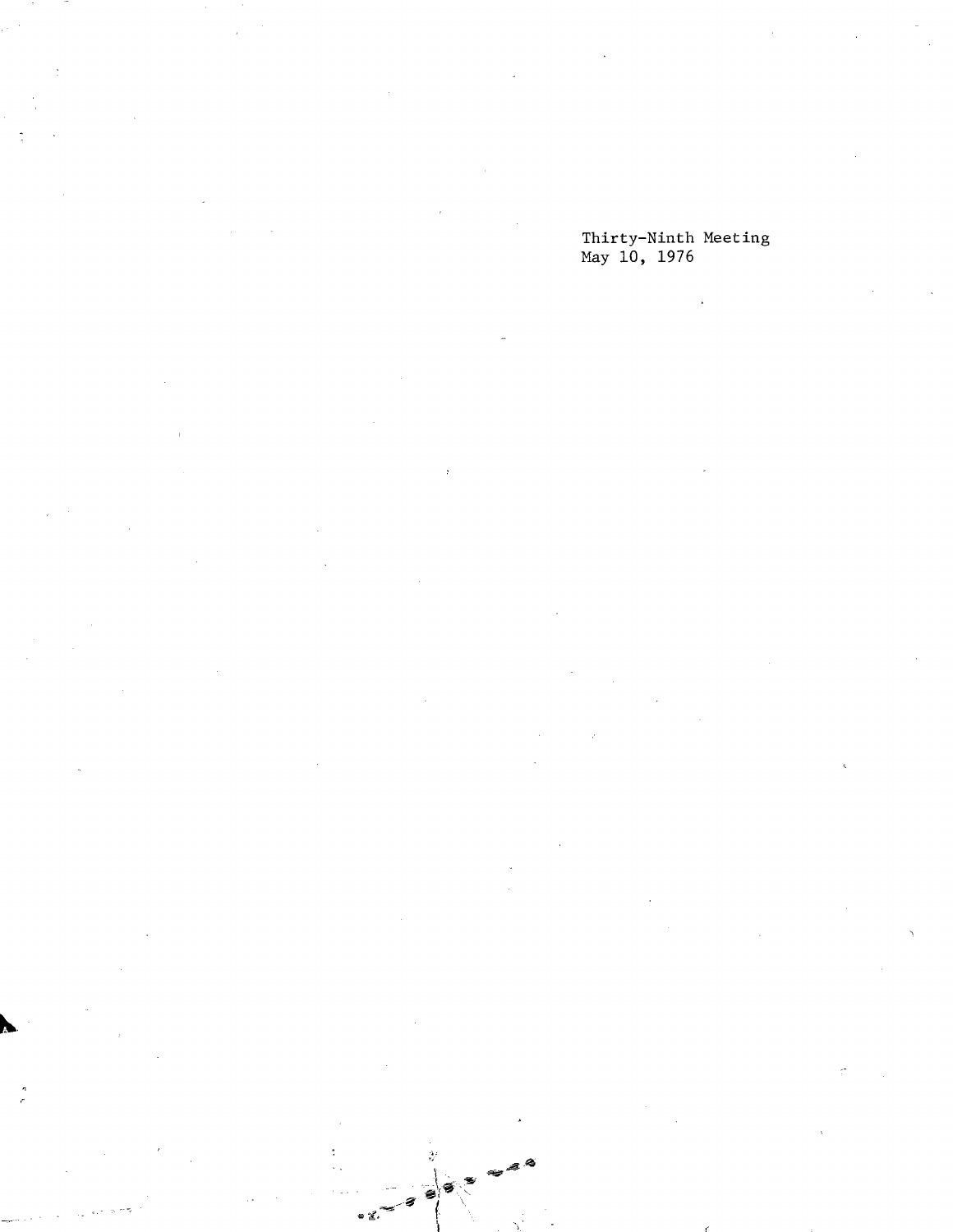THE UNIVERSITY **OF MANITOBA** 

**Inter-Departmental Correspondence** 

DATE May 4, 1976

| <b>TO</b>       | Members of the Executive Committee of the Faculty Council of Science |  |  |  |  |  |  |
|-----------------|----------------------------------------------------------------------|--|--|--|--|--|--|
| FROM            | G. Richardson, Secretary                                             |  |  |  |  |  |  |
| <b>SUBJECT:</b> |                                                                      |  |  |  |  |  |  |
|                 |                                                                      |  |  |  |  |  |  |

The Thirty-Ninth meeting of the Executive Committee of Faculty -Council. has been called for Monday, May 10, 1976 at 2:30 p.m. in the Faculty Conference Room, 250 Allen Building.

### A G E N D A

- Approval of the Minutes of the Thirty-Eighth meeting.  $1.$
- $2.$ Matters Arising Therefrom.
- Selection of the winners of the University Cold Medal in  $3.$ Science (Honours) and Science (General).
- 4. Other Business.

gr/nl

Enc.

rde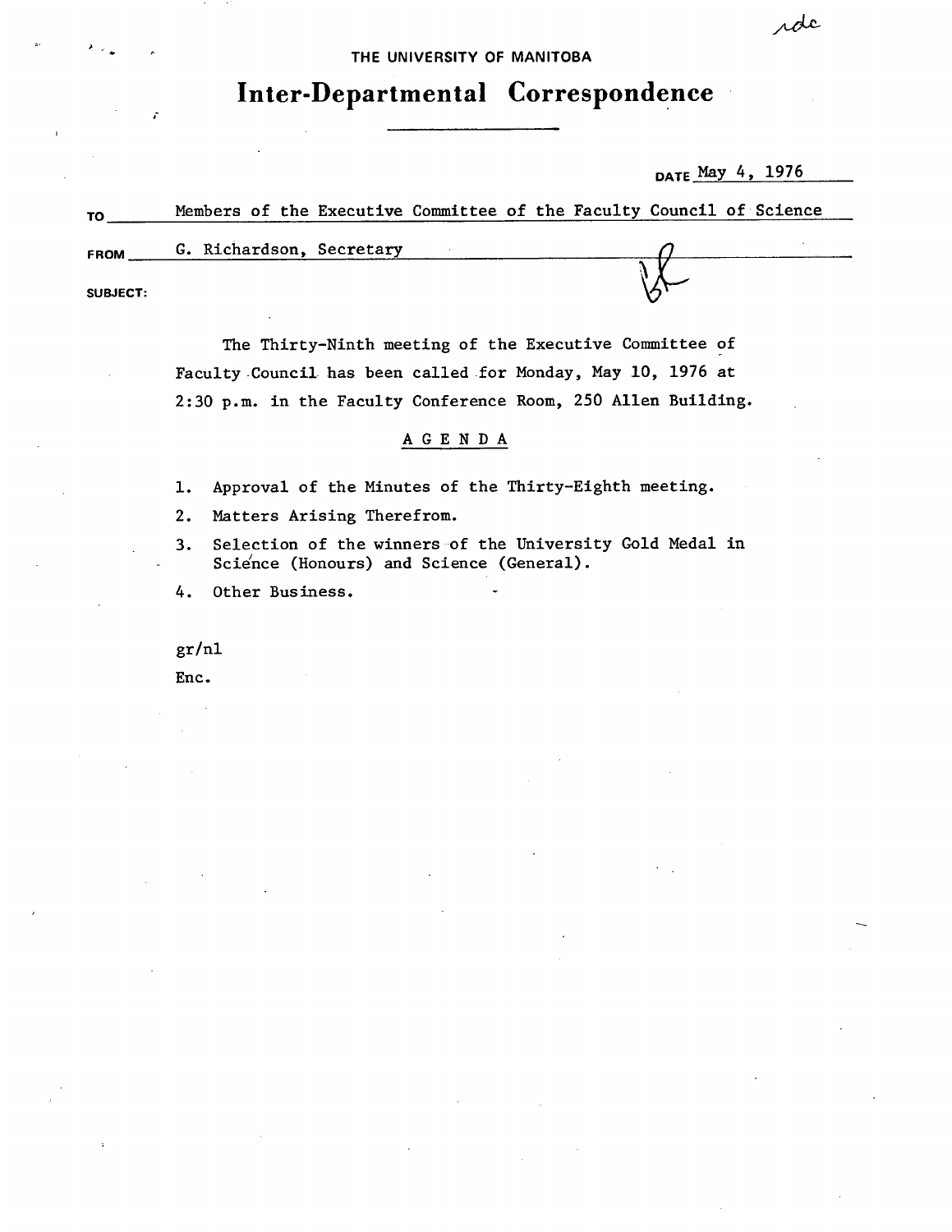Minutes of the Thirty-Ninth meeting of the Executive Committee of Faculty Council held on Monday, May 10, 1976 at 2:30 p.m. in Room 250 Allen Building.

Members Present: Dr. P.K. Isaac, Chairman; Dr. N.E.R. Campbell, Dr. D. Burton, Dr. G. Losey, Dr. H. Duckworth, Dr. J. Berry and Mr. G. Richardson. Regrets: Dr. R. D. Connor, Dr. J. Westmore, Dr. J. Stewart. Visitor: Mr. E. Lister.

Approval of the Minutes of the Thirty-Eighth Meeting. 1.

The Minutes of the Thirty-Eighth meeting held on April 26, 1976 were approved Duckworth (Campbell).

#### 2. Matters Arising Therefrom:

*/* (I.

J

The Chairman told the members that because the cost to the Dean's Office to produce enough copies for all members would be fairly substantial, copies of the current examination regulations as requested at the previous meeting, would not be sent to them. These regulations were available in the departmental offices for any interested members to see or get copy of.

#### $3.$ Gold Medal Winners

(1) B.Sc. (General)

It was noted that Kathy Yip had completed her three year course of studies in two years and a summer session. The members could not see this as a disadvantage to her and most thought this made her achievement that much more spectacular. This and the fact that her overall average was the highest of the four top contenders, it was moved Losey (Berry)

"that the B.Sc. (Gen.) Gold Medal be awarded to Yip, Tsui Chin Kathy"

CARRIED

Unanimous.

### (ii) B.Sc. (Honours)

The overall average for Arlene Hubbard was 4.44 compared with 4.40 and 4.38 for the next two contenders. With the highest modified G.P.A. in her final year as well it was moved